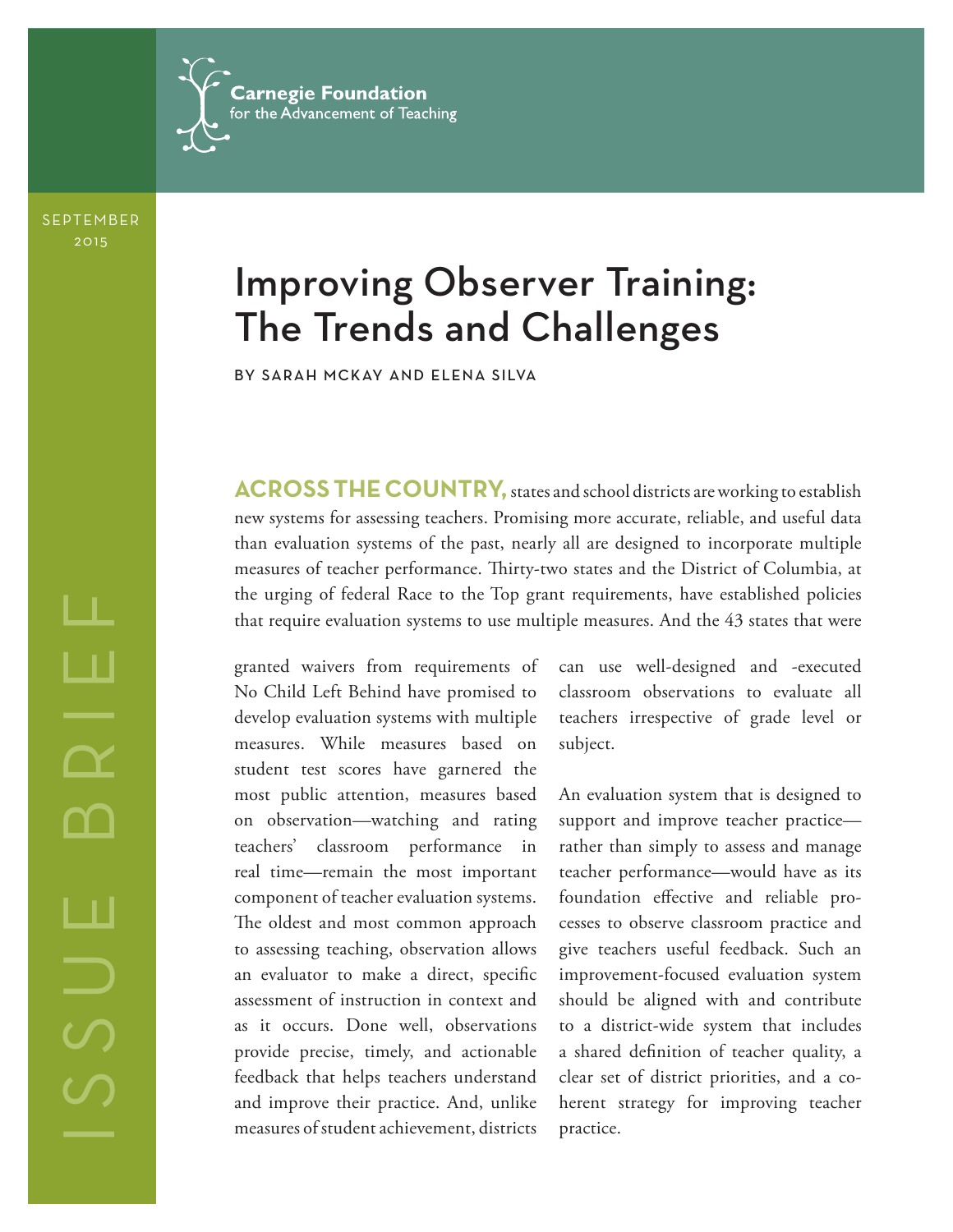High-quality observations demand skilled observers who deeply understand a common frame of reference for quality teaching (the rubric their district uses), who reliably interpret classroom evidence according to this rubric, and who give teachers timely feedback that is targeted to improve their practice.<sup>1</sup> The challenge for districts and states now is how to train and support these observers.<sup>2</sup>

What types of training and support do observers need, and what is being provided? Does effective training improve observer skills and, ultimately, classroom practice? To address these questions, we examined recent research on observer training and explored the training efforts in a sampling of five districts: Boston, MA, the District of Columbia, Santa Fe, NM, Maricopa County, AZ,<sup>3</sup> and New Haven, CT.4 What follows are key takeaways from our research and from conversations with trainers, researchers, and district officials.

#### **Learning the Rubric**

All five districts offer their observers some form of introductory training, delivered in written materials or through online or in-person seminars. These initial courses typically cover procedural basics, such as when and how often observations must occur, what processes must be followed, and how to score and provide feedback in an online platform.

But this logistical know-how is secondary to the observers' knowledge and understanding of the observation rubric. Jilliam Joe and fellow researchers at the Educational Testing Service (ETS) write that "the most important thing is making sure the principals have a true understanding of the [observation]

instrument."5 In their view, training should build not only knowledge of each rubric component, but also provide "information about the development, validation, and research base for the instrument." Training observers to understand the rubric and its many components is a time-consuming process, but

ff Training observers to understand the rubric and its many components is a time-consuming process, but one that district officials and observers themselves recognize as essential. $\blacksquare$ 

one that district officials and observers themselves recognize as essential. Assistant Superintendent Lori Renfro says that observers in Maricopa County "like and want repeated practice with the rubric and elements." As part of its initial 30-hour training, Maricopa trains its observers to learn the rubric and become familiar with its components and requires a final assessment of that knowledge that observers must pass before they are considered qualified.

Training on the rubric also helps observers understand how to accurately identify and record evidence during an observation. Joe and her colleagues say that good training helps observers understand what evidence to collect, as well as how to sort evidence into the right dimensions of the rubric. Training, the ETS researchers explain, needs to help observers "learn to use the lens of the instrument to search for and record evidence consistently across classrooms." Observers have to "internalize specific observer skills, such as becoming attuned to words and behaviors, recognizing evidence as a set of facts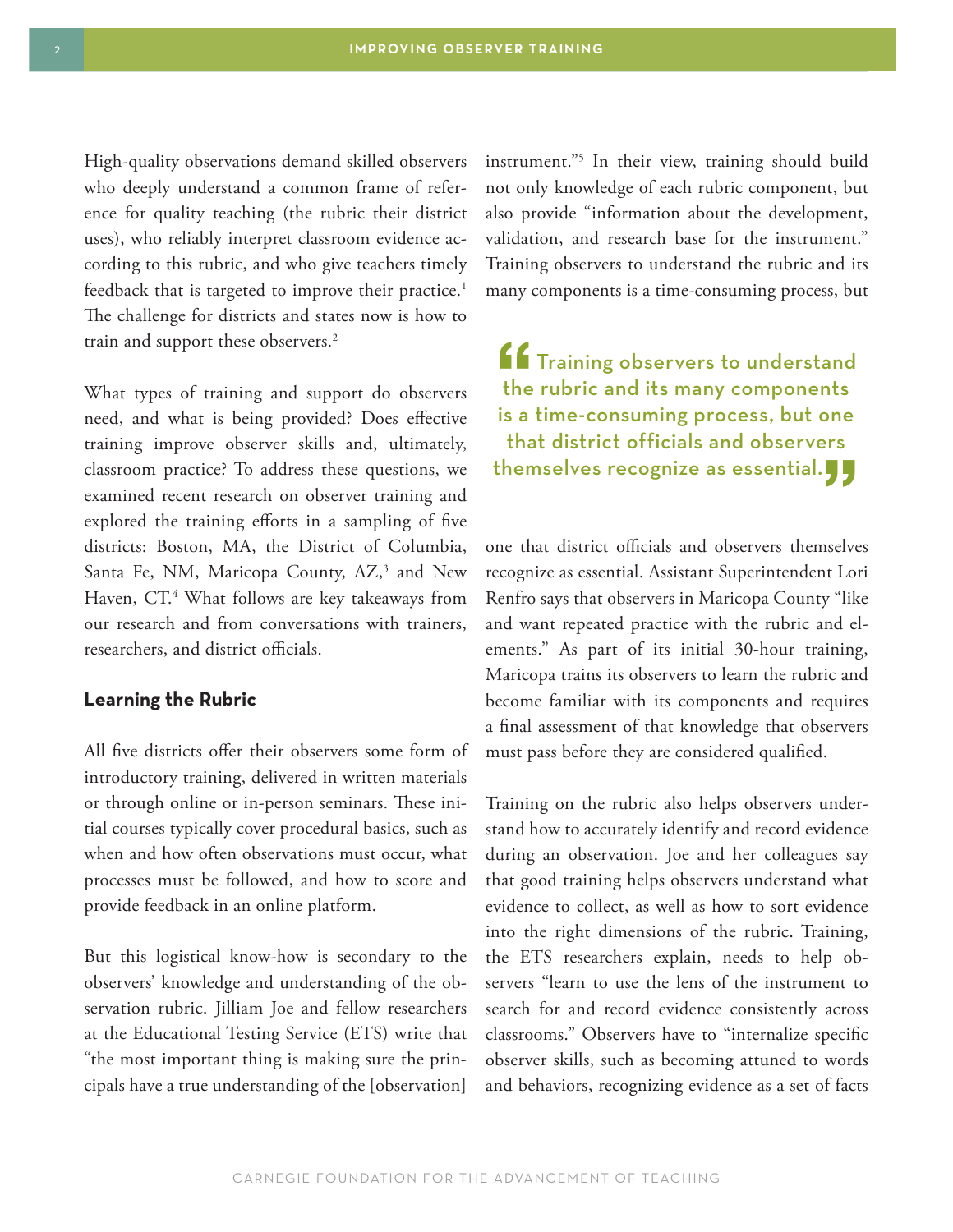without opinion, distinguishing key evidence from other evidence, accurately sorting evidence into dimensions, and accurately documenting evidence."

Boston's Observation and Feedback course, developed with New Teacher Center, teaches participants to use a tool called Content, Strategy, Impact (CSI). Using CSI, the observer learns to recognize what academic content is being taught, the instructional

If Instead of trying to take in everything that is happening in a classroom and synthesizing a final judgement based on those impressions, evidence collection is now much more systematized and strategic.

strategy the teacher uses, and what students do or produce as a result. "For a lot of evaluators in [Boston Public Schools], this is revolutionary," says Jess Madden-Fuoco, coordinator of the course. Instead of trying to take in everything that is happening in a classroom and synthesizing a final judgment based on those impressions, evidence collection in Boston is now much more systematized and strategic. The same is true in other districts, including Santa Fe. Almi Abeyta, deputy superintendent for teaching and learning for Santa Fe Public Schools, says that the district trains observers to "ground their observations of teachers in evidence rather than just making normative statements like, 'The teacher has good classroom management.'" Using examples, Santa Fe observers must define what "good classroom management" actually means in terms specifically aligned to its rubric.

### **Interpreting Evidence**

Another significant challenge to training observers, research shows, is reducing variation in scoring.<sup>6</sup> Observers need to be trained to look for the same things, to use similar language for what they see and, ultimately, to rate observations reliably. Studies suggest that calibration—the process of improving scoring accuracy by checking and adjusting ratings through comparison to model evaluations—is key to reducing variation and improving reliability. Tysza Gandha, a researcher at the Southern Regional Education Board (SREB), says that calibration

### **IN FOCUS: NEW HAVEN**

The training that New Haven originally provided for observers was simple score validation. Observers would watch teacher videos, talk with other observers about the scores they would give to the teachers, then individually complete an evaluation report that an outside group would compare against a standard score.

"Participants did not like this system," says Michele Sherban, assistant principal assigned to educator evaluation and development for the New

Haven Public Schools, "as it was not very true-tolife." So New Haven added the Collegial Calibration training, which takes place in actual classrooms and goes beyond just ensuring that observers' ratings of teachers are "correct".

Now, says Sherban, the observer training system is more than just calibrating scores. "That's a part of it," she says, "but we want to move forward [to get to] the evidence and feedback they're providing to teachers."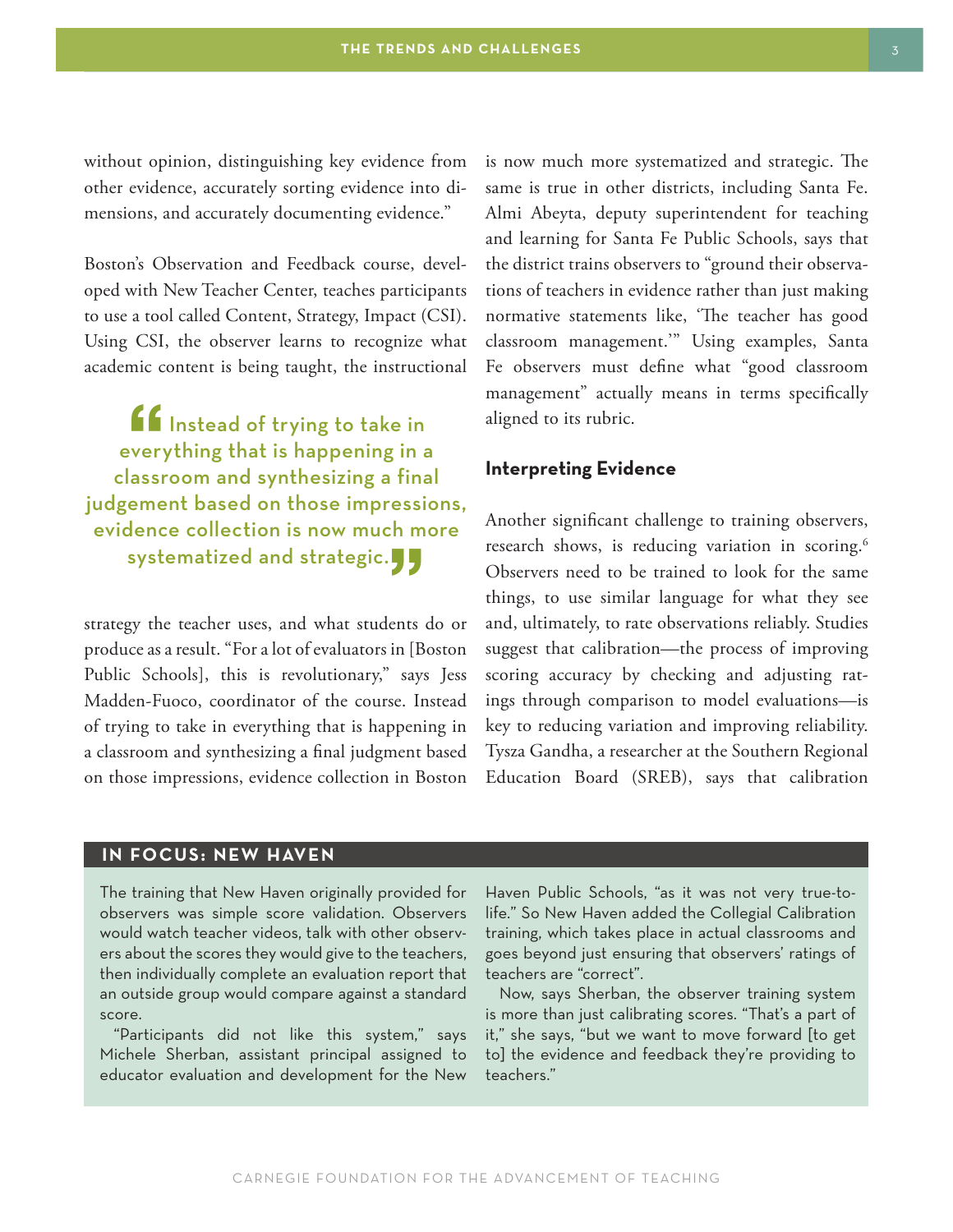could involve observers watching videos that have been pre-scored by expert observers, or two or more observers watching a teacher in a live context and afterwards comparing their notes and ratings to one another's and sometimes to a standard score. "The

ff District officials highlighted the need for modules specifically designed to train observers to score consistently, accurately, and without bias.  $\blacksquare$ 

point," Gandha says, "is to give observers multiple and ongoing opportunities to reflect on their rating accuracy and the basis on which they evaluate teaching, and to increase awareness of potential systematic biases influencing their judgments." Indeed, research has shown that the practice of regularly recalibrating after initial training significantly improves scoring accuracy and consistency.7

Given the wide variability in observer background and experience, bias is a common problem. "Observers are not blank slates," notes researcher Courtney Bell and colleagues at ETS. "Most observers are

former teachers and, based on that teaching experience, have ideas about what counts as high quality teaching and learning." These preconceived notions mean observers are almost certain to be disposed to judge and score performance differently.8 District officials highlighted the need for modules specifically designed to train observers to score consistently, accurately, and without bias according to the district's rubric. Though the five districts we examined all address bias in some way during training, only Boston offers a separate module wholly devoted to "implicit bias," which is designed to mitigate individual variation by helping observers understand how their beliefs and attitudes might affect their scoring.

But all of the districts are intently focused on calibration. In a typical calibration training, observers watch videos or live teaching and score teacher performance using a common rubric. They then compare their scores against standard scores provided by experts, or "master coders". In some cases, observers have a chance to discuss their evidence and scores with each other before comparing them to a standard score. (How did you reach that score? Why did you give a 3 instead of a 2?) Some districts are using formal cohorts of observers to conduct exercises throughout the school year that aim to reduce

### **IN FOCUS: SANTA FE**

Santa Fe observers get a double dose of calibration training. The state of New Mexico recommends that observers participate in a full-day "Calibration Rounds" training, provided by the Southern Regional Education Board (SREB), which takes place twice a year in actual classrooms.

Observers practice scoring individually, in small groups, and with the whole group of participants, and talk through any discrepancies to arrive at consensus scores. In addition, says SREB trainer Yvonne Garcia, "part of the training is to teach the calibration process so that it can be replicated with [participants'] schools or districts."

Before New Mexico began providing the SREB training, Santa Fe already offered its own calibration training, which observers are still required to attend.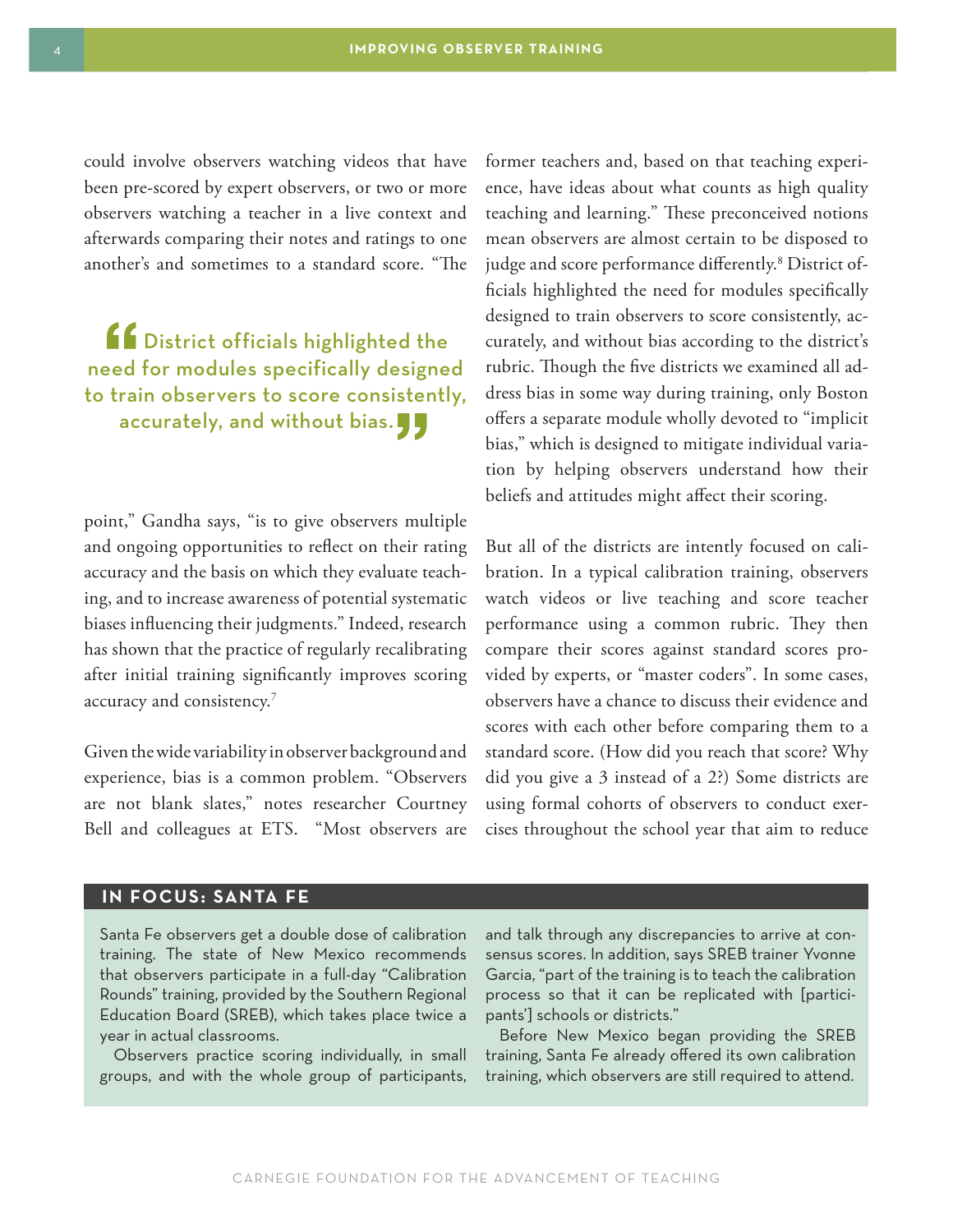variation in observer scores. Maricopa organizes observers into "calibration cadres," groups of peer evaluators who together watch and score video demonstrations of teacher performance. New Haven's Collegial Calibration training requires observers to conduct multiple rounds of classroom visits. In small groups, participants observe three classrooms, debriefing together after each visit. After the third visit, each observer completes a full report as if he were evaluating that teacher. These reports are entered into an online platform, where trainers who observed the same lesson can monitor observers' scores for accuracy and give feedback to observers on the items they identified for teacher improvement.

Some observers are put off by calibration training. Some seasoned administrators, for example, may resent that after years of classroom practice and administrative experience they have to essentially prove they can accurately judge teacher performance in the manner specified by the observation system. But most who participate in the training seem to find it worthwhile. District officials certainly do. They have to pay attention to "rater drift", says Maricopa's Lori Renfro, if they want a system that's really reliable between observers and over time.

### **IN FOCUS: BOSTON**

In Boston, one of the four required courses for observers is Observation and Feedback, a 15-hour, in-person training delivered by district administrators. The course, developed in partnership with New Teacher Center, teaches evaluators how to give feedback that supports teacher development.

Previously, some observers "had been giving teachers pages of notes with some pieces of feedback, [which was] confusing for teachers," says Jess Madden-Fuoco, coordinator of the course. Now,

### **A Focus on Feedback**

In order for an observation system to improve teaching practice, a crucial part of evaluation happens after the observing and scoring, when the observer sits down with the teacher to share scores and feedback. Ideally, the observer would act as an in-

ff Some districts are using formal cohorts of observers to conduct exercises throughout the school year that aim to reduce variation in observer scores.<mark>)</mark><br>luring this me

structional coach during this meeting, helping the teacher reflect on what went well and why, as well as what she might improve upon and how.

Research suggests that these post-observation feedback sessions are essential to the improvement of teacher practice, but they are not easy to do well. Despite the training time they spend on accurate scoring and calibration, observers are often illprepared to offer actionable, high-leverage feedback or to conduct effective and collegial conferences

feedback is more targeted and is based on evidence about which strategies worked to produce positive student outcomes, and which didn't.

Though the results of the training on teacher practice remain to be seen, the response from observers has been positive. "They love this course because it is…directly connected and highly relevant to their work" as observers and developers of teacher practice, says Madden-Fuoco.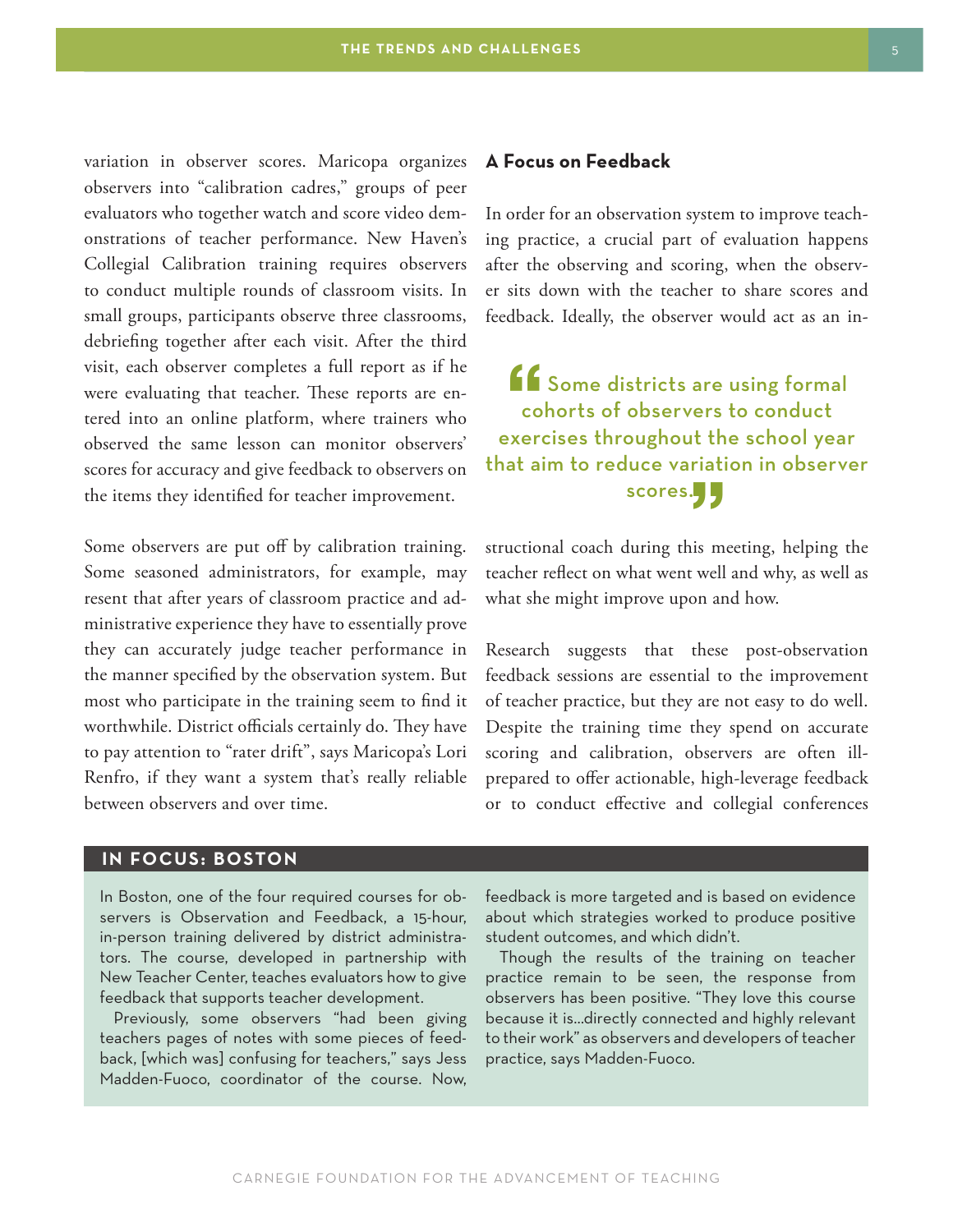with teachers. Michele Sherban, assistant principal assigned to educator evaluation and development for New Haven Public Schools, describes what's happening in many districts—where the focus can be more on assessing teacher practice rather than improving it—when she says that New Haven's observers are "good at the rubric and scoring, they can come close to the 'right score.' We're great evaluators, but not great developers of teachers' practice."

Building the capacity of observers and teachers to give and receive feedback is critical to the success of classroom observations, concludes a recent study of state policies and practices by SREB. For example, "One challenge is the emotional dimension of giving and receiving feedback. Dialogue around observations can be uncomfortable and highly emotional for both parties; even if most of the comments are positive and

suggestions are only constructive, many principals and teachers have rarely or never experienced these types of 'courageous conversations'," the authors write.9 A study of feedback practices by the Carnegie

## ff Building the capacity of observers and teachers to give and receive feedback is critical to the success of classroom observations.<mark>)</mark><br>

Foundation for the Advancement of Teaching found that teachers across a number of districts saw many of these sessions as not only challenging but even threatening.10 Teachers described the wait between observation and debrief as "excruciating" and the feedback they received as neither sufficiently concrete nor helpful.

### **IN FOCUS: MARICOPA COUNTY**

Maricopa County originally covered feedback and conferencing as part of its 30-hour Qualified Evaluator Training, along with introductory material on the rubric, evidence-collection, and scoring. But the time devoted to the topic during initial training wasn't enough for observers, training facilitators reported. "There simply wasn't enough time to deliver all of the content in a way that could be internalized and implemented," Assistant Superintendent Lori Renfro explains.

So now, separate workshops on feedback and conferencing are offered after completion of the original training. "This gives [observers] a chance to get the basic information [in initial training], go out and try it, and run into the problems of conferencing," says Renfro. "Then [they] come back for more training" during the workshops.

Maricopa also plans to offer courses to help

observers identify high-leverage feedback for each element of the evaluation rubric. "We've noticed patterns in our evaluators," says Renfro. "When they're new, they'll give feedback [on items] that they're comfortable with, rather than the ones that give the most bang for your buck." For example, an evaluator with knowledge in an instructional area like routines and procedures for classroom management may decide to weigh in on that topic, rather than one in which she feels less competent. "We've had to think about… what are the best [feedback items] to choose?" Renfro says.

Eventually, the results from observer feedback and evaluations will be tied to targeted goals for teacher improvement, and every teacher will have an Educator Goal Plan with specific recommendations for action and aligned opportunities for professional development.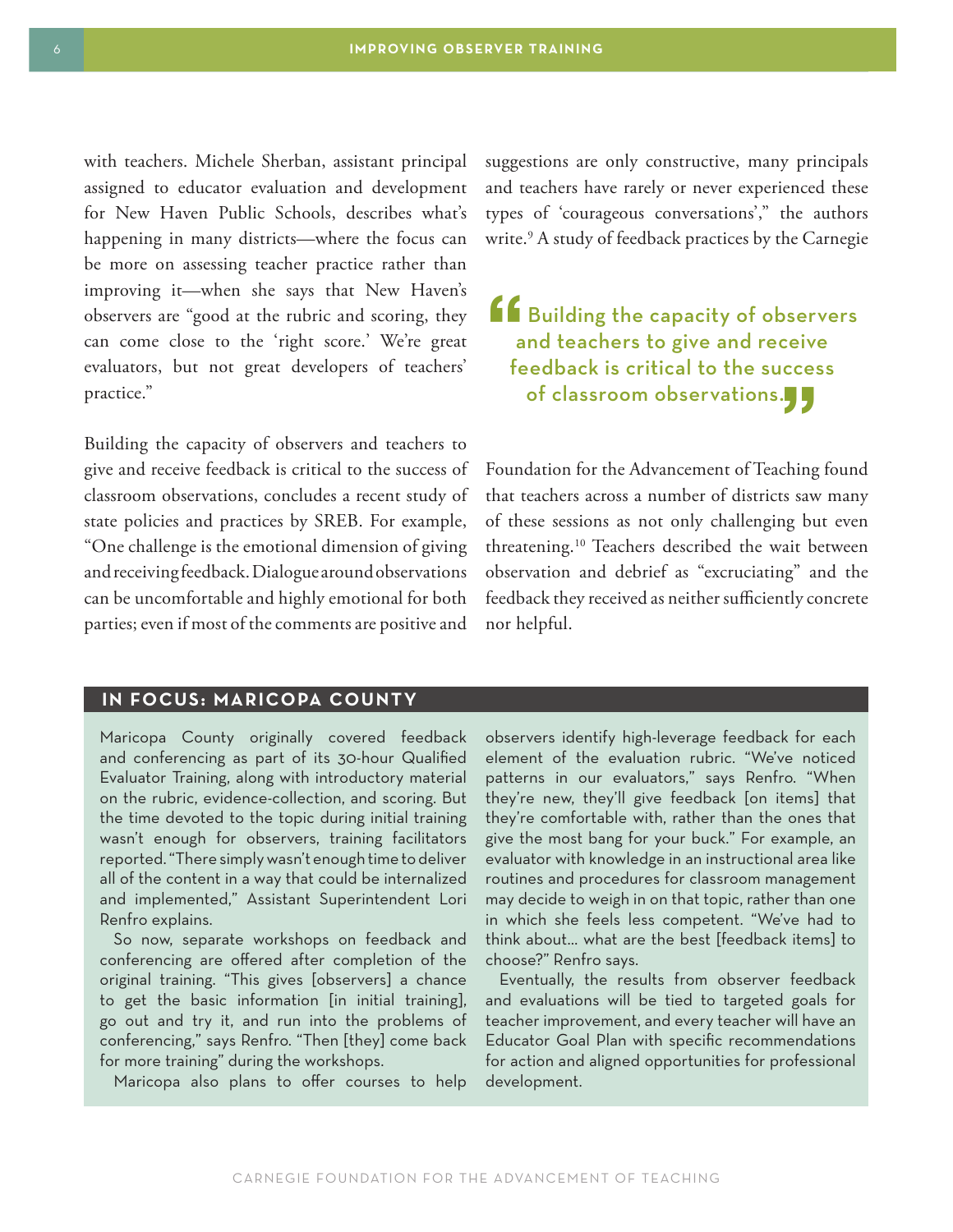All five districts highlighted the importance of training observers to identify and deliver timely and meaningful feedback to teachers. Boston, Maricopa, and DC conduct training sessions explicitly devoted to feedback and conferencing, and DC supplies observers with strategies—matched to every level of every standard of the evaluation rubric—designed to move teachers to the next level in their practice. In New Haven and Santa Fe, feedback is a significant component of plans to expand observer training. Santa Fe's next step, says

**16** To accommodate their observers' already packed schedules, many districts have moved some components of their training online.

Abeyta, is "training principals to have productive conversations with teachers, reflective conversations about improvement." Officials are asking themselves, "What does delivering a specific message for improvement look like?" Abeyta says. "We couldn't have those conversations with the checklist system we had in place for observations before, so we're getting there now."

### **Challenges**

Given all that observers need to learn and the necessity of ongoing recalibration and support, it is no wonder that districts are struggling to design, implement, and evaluate quality observer training that aligns with district priorities and definitions of teacher quality and the purpose of observation. What follows are some of the major considerations and challenges the five districts are facing.

### Designing Training: Online and Collaborative Approaches

To accommodate their observers' already packed schedules, many districts have moved some components of their training online. Online courses range from materials that explain the basics of the evaluation system and observation protocol to more

### **IN FOCUS: WASHINGTON, D.C.**

Washington, DC's online platform is particularly comprehensive. Each standard of the evaluation rubric has its own online module, and each module teaches observers about the components of the standard, how to collect evidence related to the standard during observation, and how to interpret the evidence collected to arrive at a score for that standard. At the end of each module, observers score a video of teaching practice; the platform can assign an extra task if it appears the observer could benefit from additional training.

After observers learn and successfully score a series of three individual standards, they then score a video that groups those three standards together. "This approach allows new evaluators to focus on a particular standard and the evidence they should collect, before increasing the difficulty to rating multiple standards at once," Stephanie Shultz, director of the Align Teaching and Learning Framework training platform, explains.

School leaders and district staff can access the online platform to see how closely observers' scores match the master-coded scores on these assessments; this information can be used to better differentiate observer training for particular areas of need.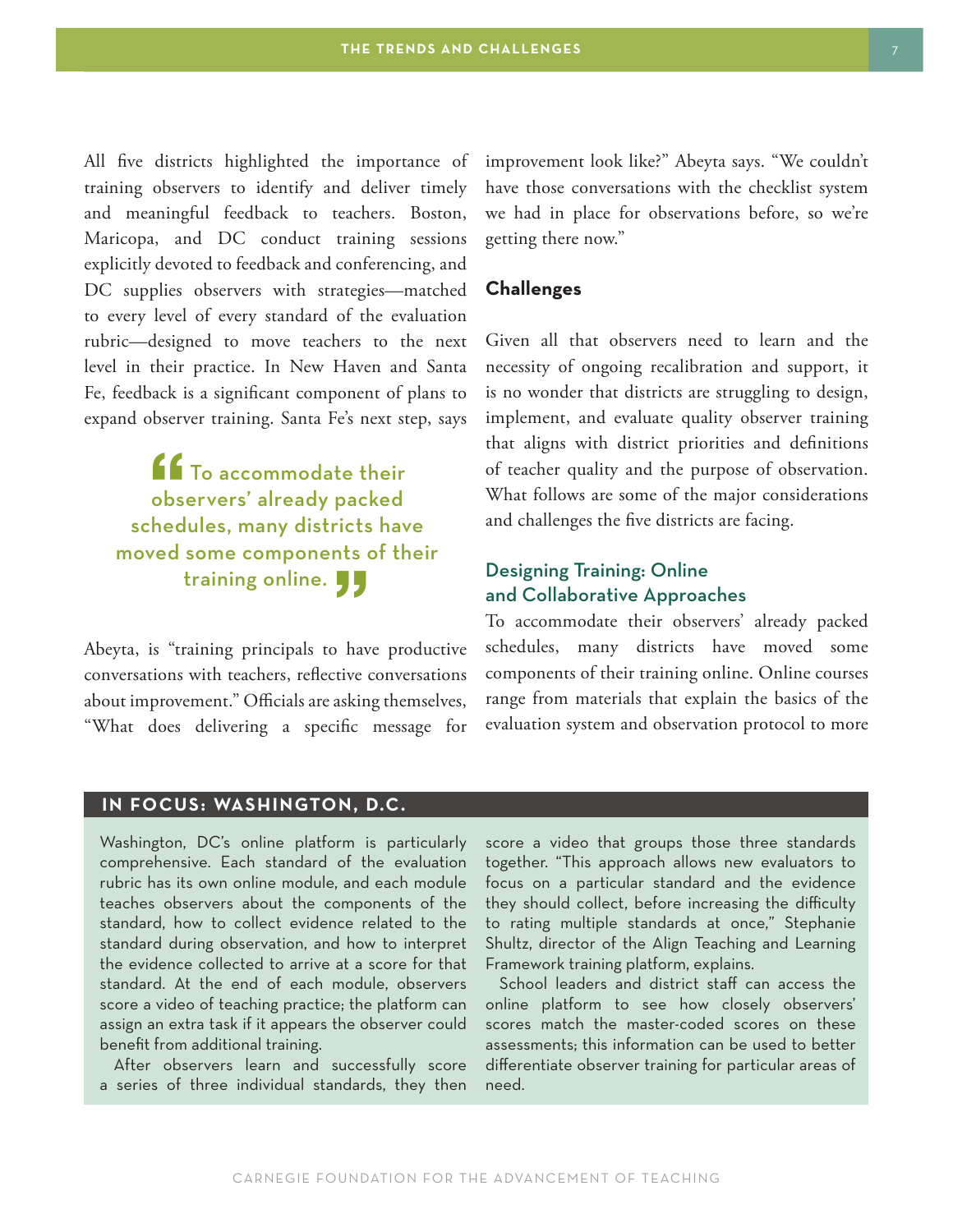advanced trainings in which observers watch videos to practice collecting evidence and scoring. Districts turn to online training to reduce costs, standardize content, and make training more accessible and convenient. And online, they can more easily collect data on what observers are learning and how they are performing. Boston, for example, used to host its "Evaluation 101" trainings in person, but now does so through online modules that observers can click through on their own. Angela Rubenstein, former director of human capital support services for Boston Public Schools, says the district simply

**ff** Districts turn to online training to reduce costs, standardize content, and make training more accessible and convenient. And online, they can more easily collect data on what observers are learning and how they are performing.

didn't have the capacity to continue training in person. And "putting it online helped us codify the materials," she says, "compiling all the best work from the [previous] in-person trainings."

However, districts still see great value in training observers in person. New Haven's Michele Sherban says that her district could meet state requirements by having just a single online course. But, she says, "that doesn't really delve deep into what [observers] are seeing" in actual classrooms. What matters most, she says, is the combination of observing teacher practice in real-time plus "the exchanging of ideas and the rich team conversations about what really works." New Haven observers naturally form cohorts during their sessions together, Sherban says, and these groups support each other throughout the year.

This kind of collaborative approach was described by several district officials as essential to observer training. Adding a collaborative component to classroom training allows participants to observe together in small groups and debrief afterwards, talking about what they saw and discussing how they might provide feedback to the teacher they watched. DC uses "Learning Walks", and though the twicemonthly sessions are optional, they have proven popular among participants, who consistently identify them as among the most helpful features of the training program. When administrators are refining best practices for feedback, says Stephanie Shultz, director of District of Columbia Public Schools' Align Teaching and Learning Framework training platform, "dialogue with colleagues is a critical element." It helps with calibration, too. "We want to ensure that observers throughout the district share a common definition of instructional best practice… [which] is inherently collaborative work," Shultz says. Santa Fe takes a more direct approach, formally organizing observers into professional learning communities that, in addition to calibrating together during monthly "instructional rounds", meet regularly to share what they are learning from their own formal observations. These regular meetings, Abeyta says, "allow us as a district to build a common language about what an effective teacher looks like and does."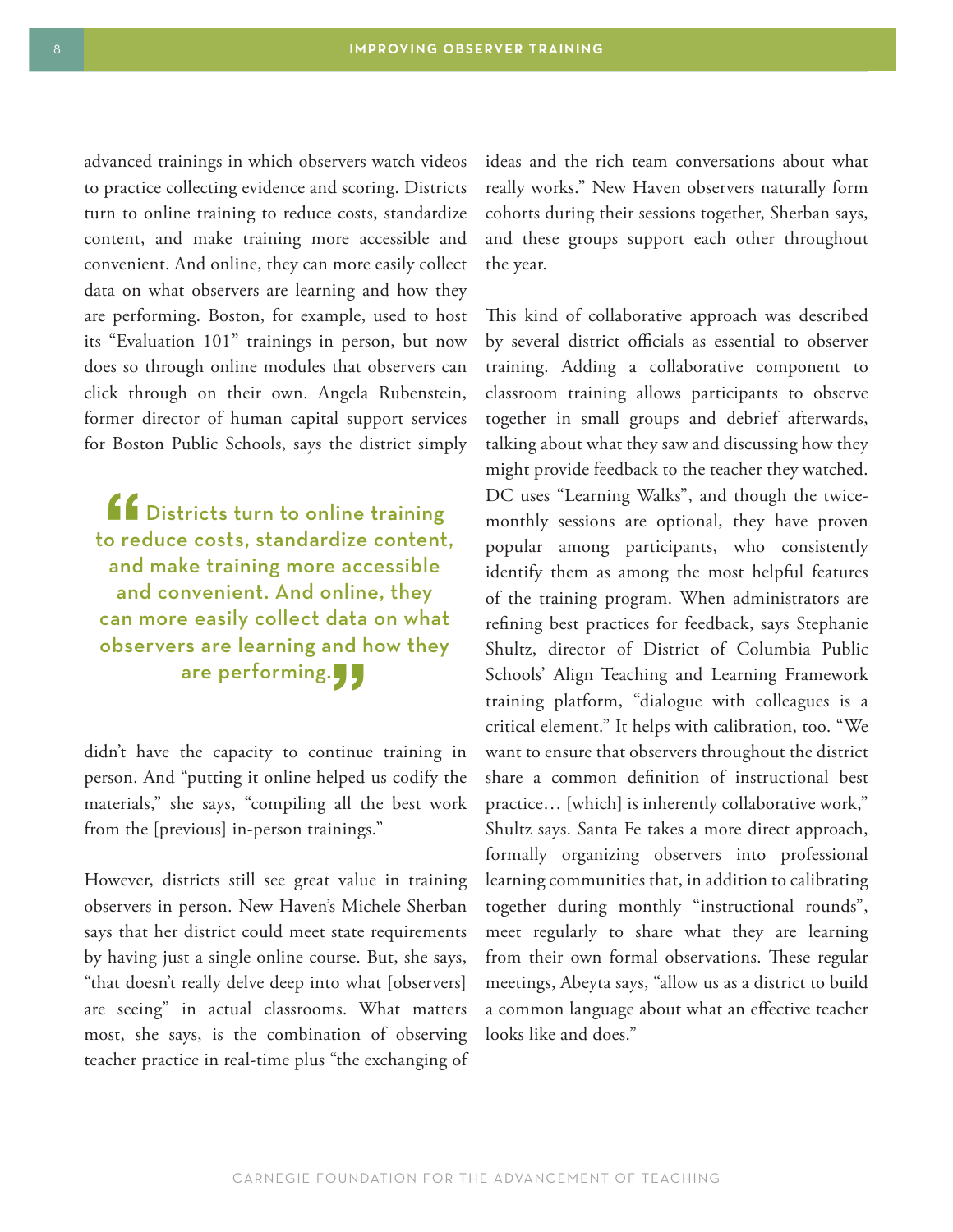### Capacity for Training: Money, Time, Resources, and People

Districts vary in their capacity to provide all the necessary components of observer training. Many of them turn to their states for support, but it is clear that even districts and state agencies cannot do this work alone. As a result, the number of vendors offering their own ready-made observation rubrics, video libraries, calibration training, and other supports is on the rise. Private companies, both for profit and nonprofit, are joined by regional education laboratories, principals' associations, and others to make up a burgeoning industry providing support and training for teacher observers.

All five districts have used or currently rely on outside support of some kind, primarily because they lack the capacity to do it all themselves.<sup>11</sup> Lacking an external provider, districts must design and develop training materials, online platforms, and practice videos, as well as find qualified facilitators to lead and oversee training. Some districts use grants to help fund observer training initiatives. DC, for example, used a grant from the Bill & Melinda Gates Foundation to build its online training platform, and Maricopa County is in the fifth year of a fiveyear federal Teacher Incentive Fund grant (totaling \$57.8 million) that they have used partly to support evaluation and observation.

But most districts still struggle to find the time and staff they need. It can be a challenge for observers themselves to dedicate sufficient time to training. DC's solution, Shultz says, is to plan training opportunities strategically and make sure that they are as convenient as possible to offset the amount of time observers need to develop fluency with the

rubric and scoring. After all, "to do [this work] at this level is a significant number of hours to ask someone to spend," says Shultz, "especially if they're a new school leader."

Though New Mexico requires observers to pass a certification test after training, Santa Fe has chosen not to require observers to take any additional districtlevel assessments. "Principals have enough on their plates," says Abeyta. And in Maricopa County's rural districts, there simply aren't enough people to offer extra support. School administrators wear so many hats, Renfro says, that capacity can be even more of an issue for them than for urban districts. While New Haven has opened up its Collegial Calibration training to any observers who want to join the sessions (whether they are new to the system or not), only a handful of veteran evaluators have chosen to participate because the sessions are so time-consuming.

### $\mathbf{f}$  Most districts struggle to find the time and staff they need. $\blacksquare$

All this is in addition to the unique challenges of working with providers from outside the district. New Haven uses the services of the consulting firm ReVision Learning, which also provides services to the entire state of Connecticut, for training sessions that continue throughout the school year. "The idea of bringing all these people [ReVision facilitators, district trainees, and district and sometimes state administrators] together is a good one," Sherban says. But, she says, "it's a logistical challenge to bring people together after the initial training."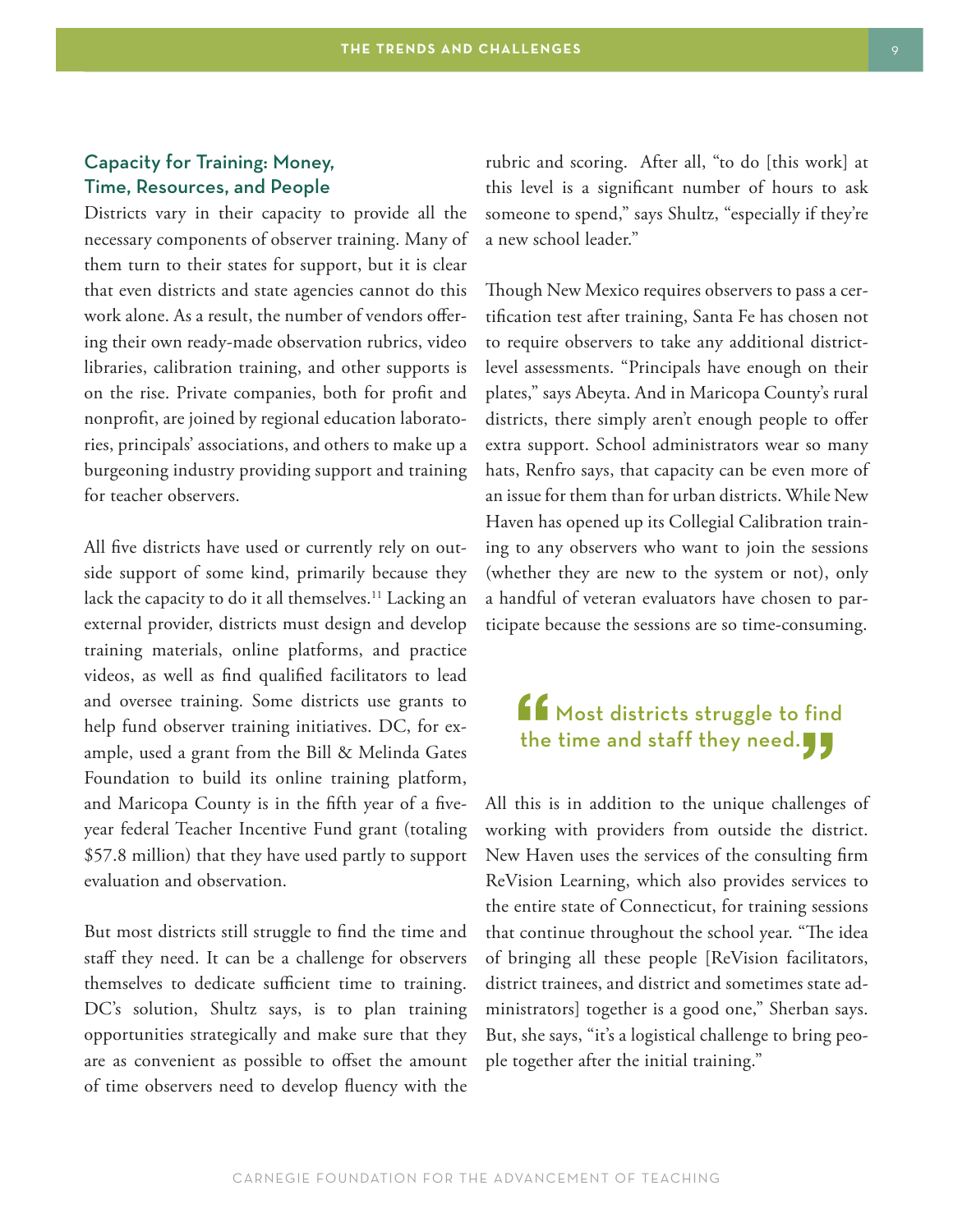The challenges extend far beyond logistics. Districts must choose between turning to outside expertise—which may not align with district definitions of teacher quality—and developing a home-grown system. Some are trying to build in-house capacity to run trainings and support observers, and some are creating new roles altogether. Boston's Jess Madden-Fuoco, for instance, serves part-time as director of instruction at a school while also coordinating the district's Observation and Feedback course and facilitating training sessions. Madden-Fuoco says these dual roles are key to the training program's success. "There are real advantages to school-based leaders leading this work," she says, noting that observers trust facilitators because they are all school-based

**find** Districts must choose between turning to outside expertise and developing a home-grown system. Some are trying to build in-house capacity to run trainings and support observers, and some are creating new roles altogether.

leaders. "It would be so hard for someone to teach a course in the way that we're able to," she says. Because she herself is doing the work that observers are doing every day, she knows the system from the observer's perspective as well as the trainer's.

Other districts are including training responsibilities in the job descriptions for existing roles. DC's master educators (who are full-time observers and evaluators) and experienced school leaders now cofacilitate orientation sessions for new principals, which include initial training on the evaluation rubric and observation. Master educators and school leaders who have extensive experience with the evaluation framework also serve as "anchor raters" for the videos of teacher practice used in the online training platform. And in Maricopa County, some district staff members have shared facilitator duties with the field specialists originally hired for the job. New trainers are also paired with mentor trainers.

### Measuring the Impact of Training

We know that training observers is essential to ensuring high-quality observation, which in turn is key to improving teacher quality. But little is known about the outcomes of observer training, and efforts to measure these outcomes are nascent at best. Districts now primarily collect self-reports from observers on their training. District of Columbia Public Schools, for example, can say that 100 percent of those who complete its online training agree or strongly agree that it helped them develop fluency with observation and scoring. Boston, says Rubenstein, is collecting feedback from observers and teachers so the district knows what questions evaluators have about the process. But she says it's hard to know if the training is improving observation.

Surveys may show whether observers believe they are well-trained, and quantitative data (based on calibration checks) may show whether observers are accurately and consistently scoring teachers according to the rubric. But none of the five districts have yet managed to link observer training to improvement in teacher practice. Some, including New Haven, are considering measuring the effectiveness of their training programs by looking at observers' scoring reports over time; they would, in effect, "score the scorers."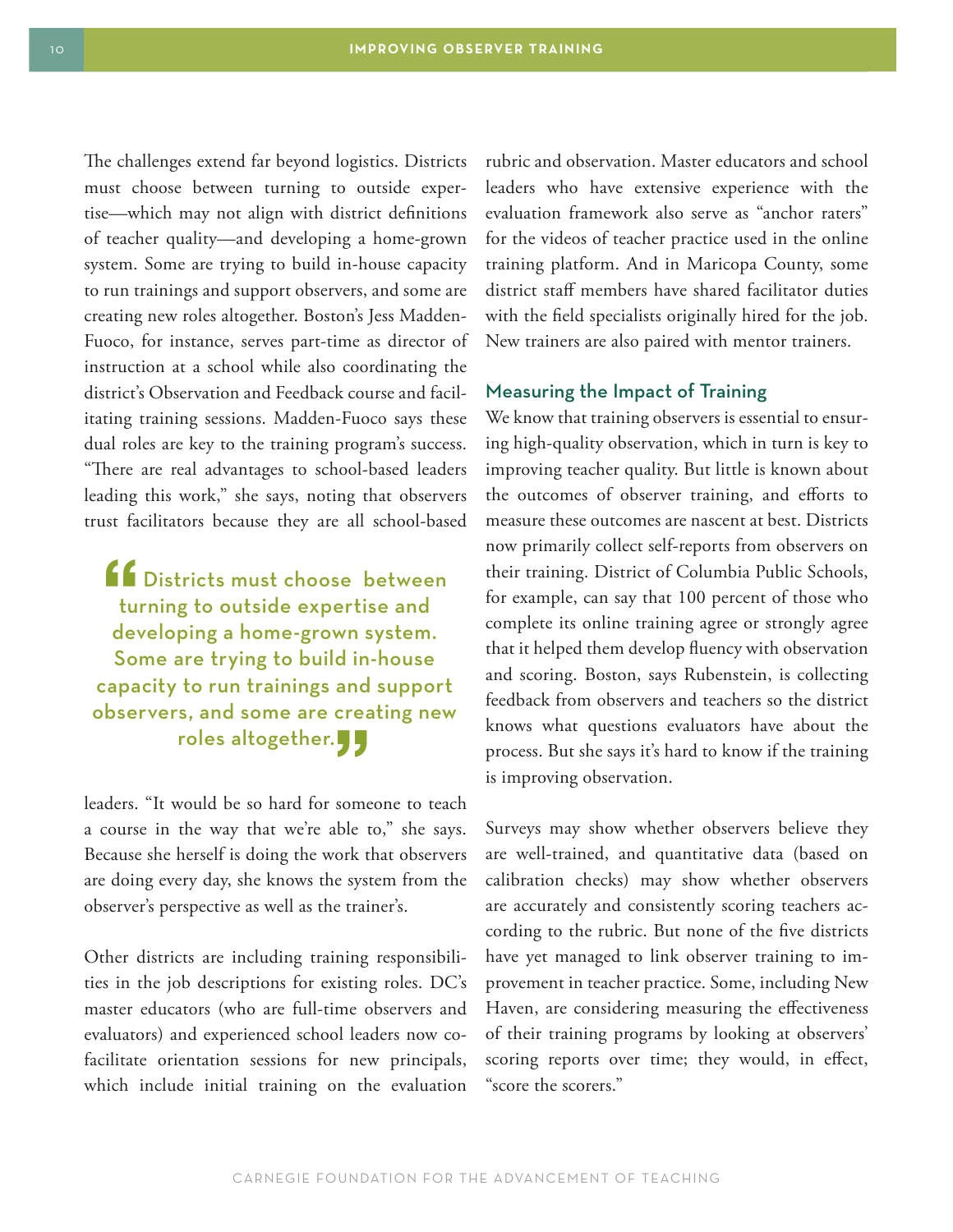Researchers are trying to help districts estimate the effect of observation training on teacher practice, and, ultimately, on student learning. "We're learning as we go," says Matthew Kraft, an assistant professor of education at Brown University who is leading a study of teacher observation in Boston. "We want user-experience data," Kraft says, "so we look at preand post-surveys of principals participating in the

If An evaluation system must ensure that its observers have a deep and common understanding of what quality teaching is, know how to accurately identify and reliably interpret evidence of good practice across contexts, and be able to provide useful and meaningful feedback to teachers.

trainings, surveys of teachers on the quality of feedback they are receiving, and online reporting of the number of times people have been evaluated." But he says that while it is "tempting to look at a lot of outcomes, we're still not clear which ones are most telling." Efforts like this, by and large, remain an area of growth for districts.

### **Conclusion**

The rise of more complex teacher evaluation systems has meant more requirements for teacher observation, and therefore more complex observer training systems.12 All five of the districts we examined described multiple trainings for observers and some form of ongoing support during the school year. In these districts training has grown from an introductory session into a series of courses that cover more content and provide more support on topics from evidence collection to post-observation conferencing. It is clear, based on research and conversations with officials in these districts, that observer training is no longer a "one and done" system, if it ever was.<sup>13</sup>

But simply adding more training opportunities will not in and of itself lead to higher quality observation systems. In developing and refining observer training, states and districts must not lose sight of the purpose of observation and the observer's role in serving that purpose. If the goal is to improve teacher practice, an evaluation system must ensure that its observers have a deep and common understanding of what quality teaching is, know how to accurately identify and reliably interpret evidence of good practice across contexts, and be able to provide useful and meaningful feedback to teachers.

JJJ

*Sarah McKay is an associate for public policy engagement at the Carnegie Foundation for the Advancement of Teaching. Elena Silva is a former senior associate for public policy engagement at the Carnegie Foundation for the Advancement of Teaching.*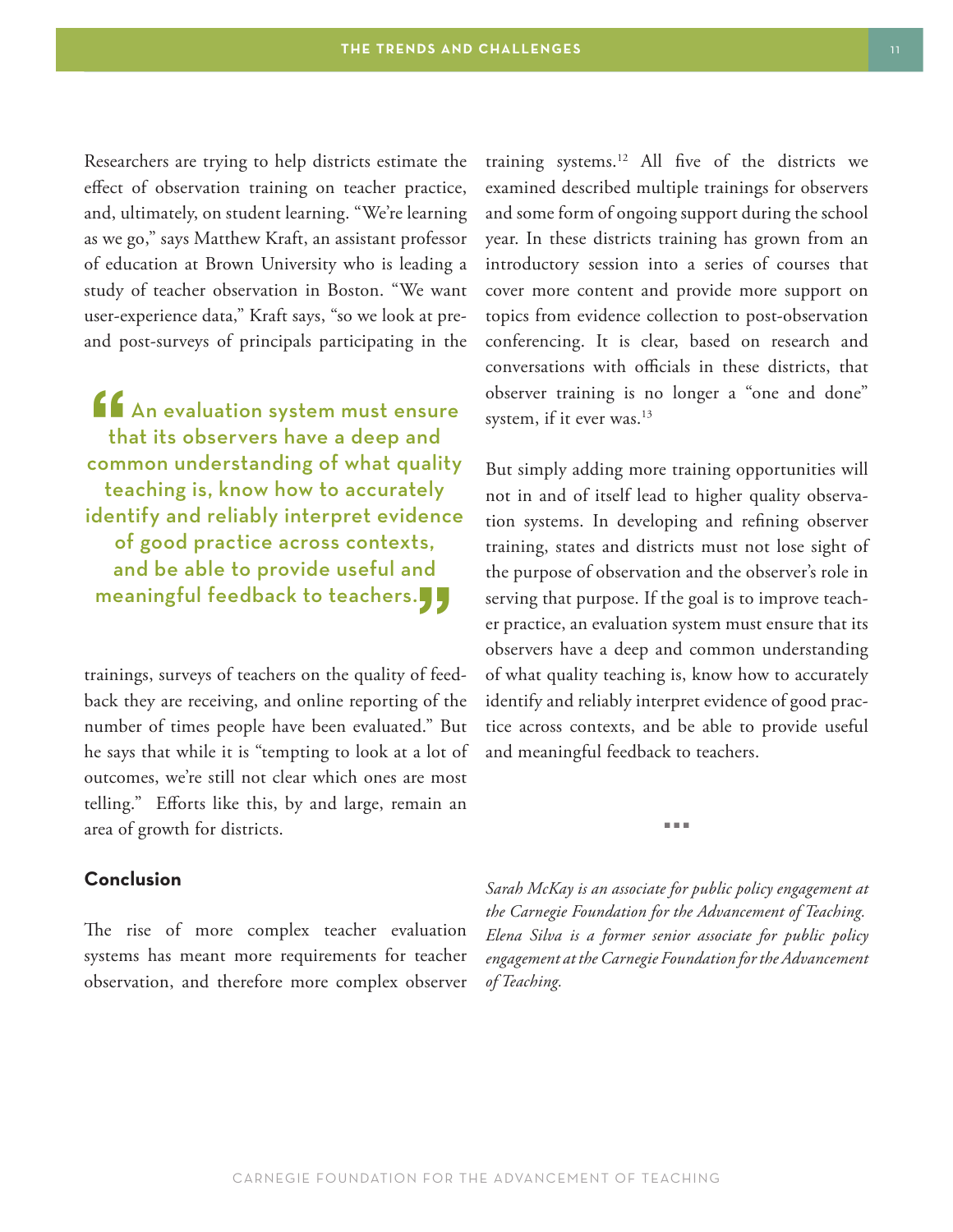### **THE SIX CORE PRINCIPLES OF IMPROVEMENT**

Districts must make strategic decisions about how to support observers; they otherwise run the risk of overloading observers with unnecessary or ineffective training. The principles of improvement listed below can help districts target training to specific observer needs, align training with other district priorities and systems, and measure the effectiveness of training opportunities in order to improve them.

- **1. Make the work problem-specific and user-centered.** It starts with a single question: "What specifically is the problem we are trying to solve?" It enlivens a co-development orientation: engage key participants early and often.
- **2. Variation in performance is the core problem to address.** The critical issue is not what works, but rather what works, for whom and under what set of conditions. Aim to advance efficacy reliably at scale.
- **3. See the system that produces the current outcomes.** It is hard to improve what you do not fully understand. Go and see how local conditions shape work processes. Make your hypotheses for change public and clear.
- **4. We cannot improve at scale what we cannot measure.** Embed measures of key outcomes and processes to track if change is an improvement. We intervene in complex organizations. Anticipate unintended consequences and measure these too.
- **5. Anchor practice improvement in disciplined inquiry.** Engage rapid cycles of Plan, Do, Study, Act (PDSA) to learn fast, fail fast, and improve quickly. That failures may occur is not the problem; that we fail to learn from them is.
- **6. Accelerate improvements through networked communities.** Embrace the wisdom of crowds. We can accomplish more together than even the best of us can accomplish alone.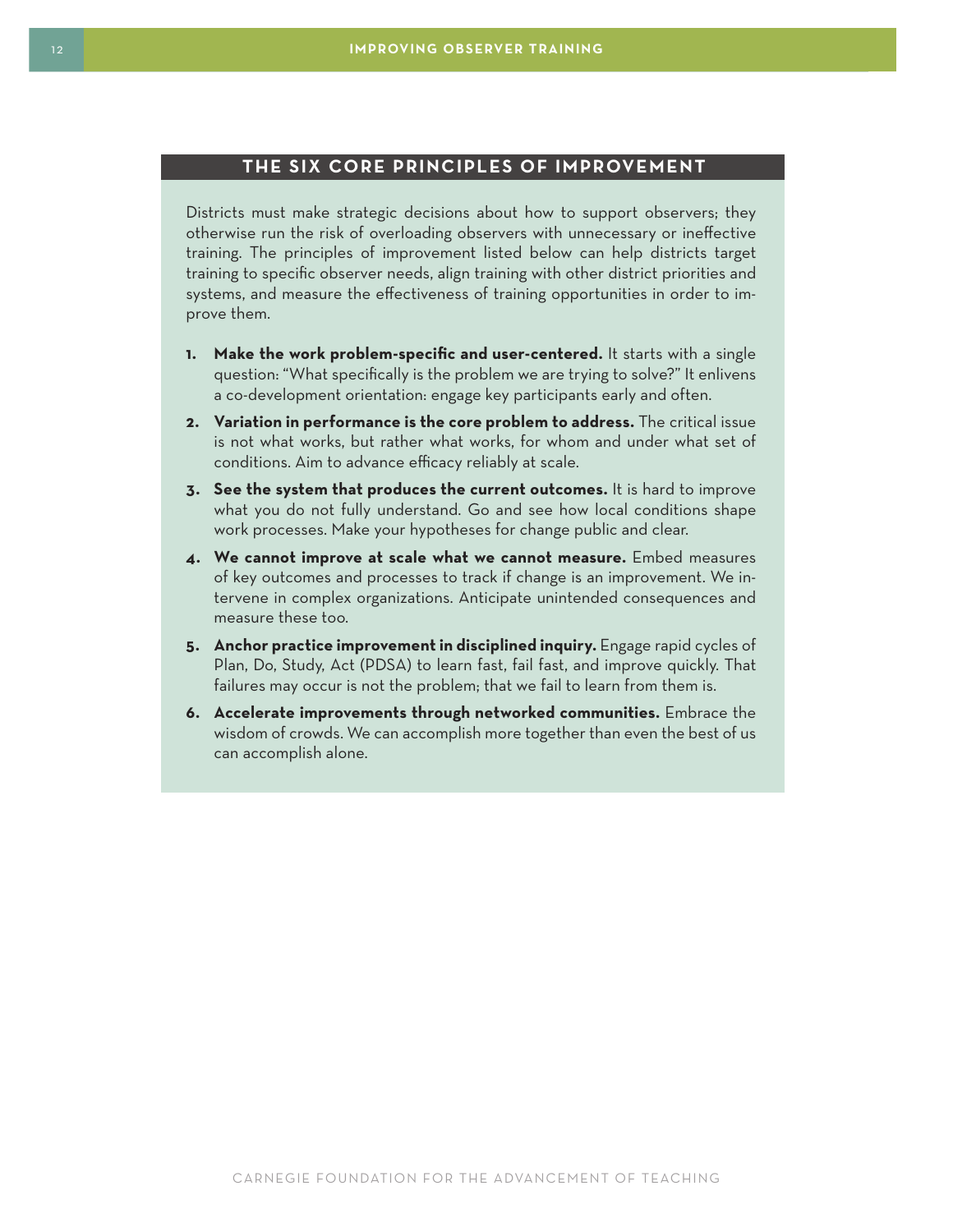### **ENDNOTES**

<sup>1</sup> Sandra Park, Sola Takahashi, and Taylor White, "Developing an Effective Teacher Feedback System," Carnegie Foundation for the Advancement of Teaching, 2014. [http://www.](http://www.carnegiefoundation.org/resources/publications/developing-effective-teacher-feedback-system/) [carnegiefoundation.org/resources/publications/](http://www.carnegiefoundation.org/resources/publications/developing-effective-teacher-feedback-system/) [developing-effective-teacher-feedback-system/](http://www.carnegiefoundation.org/resources/publications/developing-effective-teacher-feedback-system/) 

<sup>2</sup> For the purpose of this brief, the term "observer" is defined as anyone conducting classroom observations as part of a school district or state evaluation system.

<sup>3</sup> "Maricopa County" refers to the 12 districts in Maricopa County and greater Phoenix that are participating in the Rewarding Excellence in Instruction and Leadership (REIL) program, funded by federal TIF grants and managed by the Maricopa County Education Service Agency (MCESA).

<sup>4</sup> This is the last in a series of three briefs examining emerging trends in teacher evaluation systems. The first, ["Evaluating Teachers More Strategically:](http://www.carnegiefoundation.org/resources/publications/evaluating-teachers-strategically-using-performance-results-streamline-evaluation-systems/)  [Using Performance Results to Streamline Evaluation](http://www.carnegiefoundation.org/resources/publications/evaluating-teachers-strategically-using-performance-results-streamline-evaluation-systems/)  [Systems,"](http://www.carnegiefoundation.org/resources/publications/evaluating-teachers-strategically-using-performance-results-streamline-evaluation-systems/) examined strategies to differentiate evaluation based on performance. The second, ["Adding](http://www.carnegiefoundation.org/resources/publications/adding-eyes-rise-rewards-risks-multi-rater-teacher-observation-systems/)  [Eyes: The Rise, Rewards and Risks of Multi-Rater](http://www.carnegiefoundation.org/resources/publications/adding-eyes-rise-rewards-risks-multi-rater-teacher-observation-systems/)  [Evaluation Systems,"](http://www.carnegiefoundation.org/resources/publications/adding-eyes-rise-rewards-risks-multi-rater-teacher-observation-systems/) examined how districts and states are employing multiple raters to observe and evaluate teacher performance. The districts highlighted in this final brief are a geographically diverse subset of those profiled in the previous brief, all of which had described observation training as a necessary or immediate goal.

5 Jilliam N. Joe et al., "Foundations of Observation: Considerations for Developing an Observation System That Helps Districts Achieve Consistent and Accurate Scores," ETS and MET Project, Bill & Melinda Gates Foundation, 2013. [http://www.metproject.org/downloads/MET-ETS\\_](http://www.metproject.org/downloads/MET-ETS_Foundations_of_Observation.pdf) [Foundations\\_of\\_Observation.pdf](http://www.metproject.org/downloads/MET-ETS_Foundations_of_Observation.pdf)

6 Courtney A. Bell et al., "An Argument Approach to Observation Protocol Validity," Educational Assessment 17, no. 2-3 (2012): 1-26. Also, Jodi M. Casabianca et al., Effect of observation mode on measures of secondary mathematics teaching. Educational and Psychological Measurement 73 no. 5 (2013):757-783.

7 Anne H. Cash et al., "Rater calibration when observational assessment occurs at large scale: Degree of calibration and characteristics of raters associated with calibration," Early Childhood Research Quarterly 27 no. 3 (2012): 529- 42.

8 See Cash, "Rater calibration," 529-42. Also see Courtney A. Bell et al., "Improving Observational Score Quality: Challenges in Observer Thinking," in Designing Teacher Evaluation Systems: New Guidance from the Measures of Effective Teaching Project, eds. Thomas J. Kane et al. (San Francisco: Jossey-Bass, 2014): 50-97.

9 Tysza Gandha and Andy Baxter, "Toward Trustworthy and Transformative Classroom Observations: Progress, challenges and lessons in SREB states," Southern Regional Education Board,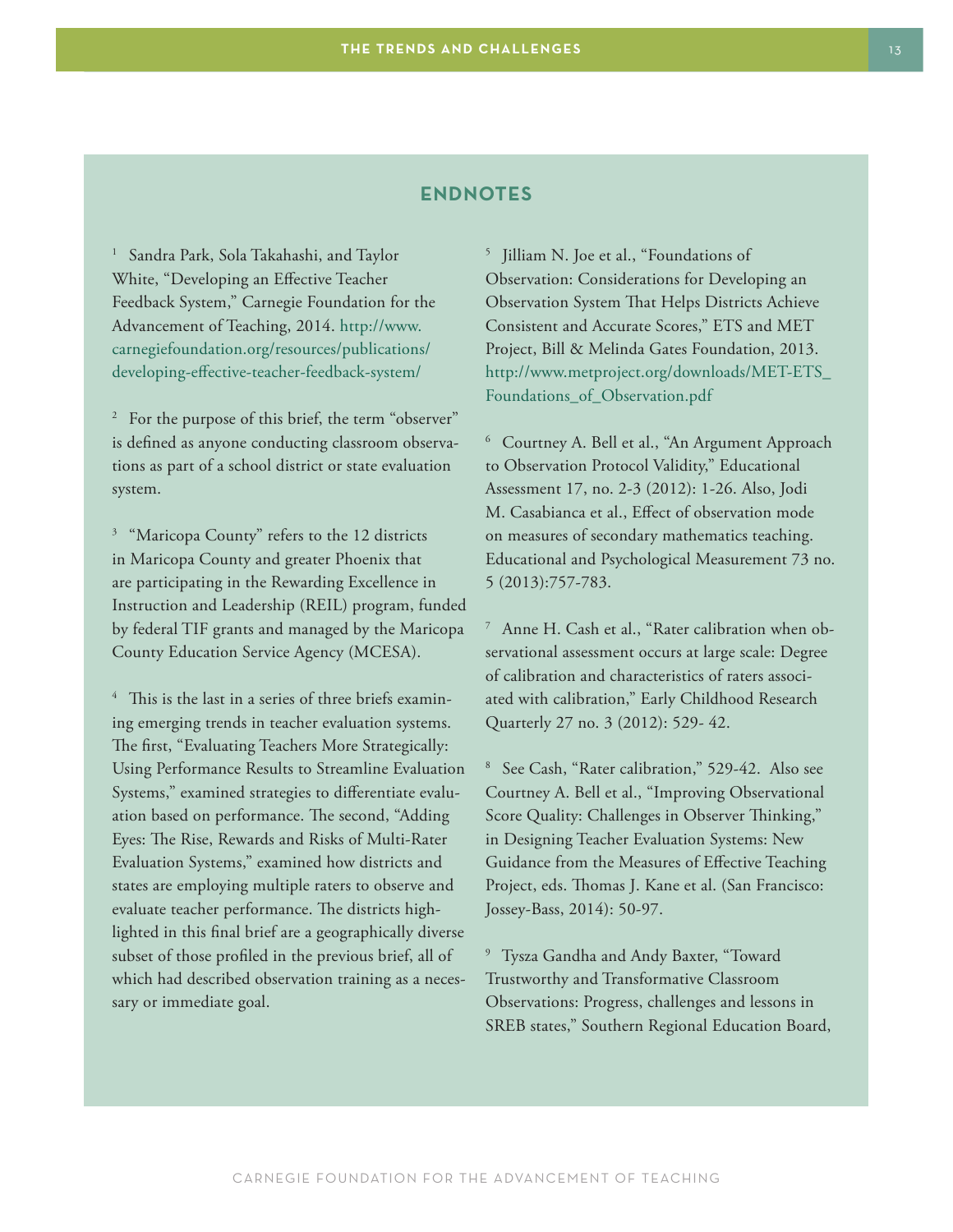### **ENDNOTES**

### 2015. [http://publications.sreb.org/2015/SREB\\_](http://publications.sreb.org/2015/SREB_COReportOnline.pdf) [COReportOnline.pdf](http://publications.sreb.org/2015/SREB_COReportOnline.pdf)

<sup>10</sup> Jeannie Myung and Krissia Martinez, "Strategies for Enhancing the Impact of Post-Observation Feedback for Teachers," Carnegie Foundation for the Advancement of Teaching, 2013. [http://www.](http://www.carnegiefoundation.org/resources/publications/strategies-enhancing-impact-post-observation-feedback-teachers/) [carnegiefoundation.org/resources/publications/](http://www.carnegiefoundation.org/resources/publications/strategies-enhancing-impact-post-observation-feedback-teachers/) [strategies-enhancing-impact-post-observation-feed](http://www.carnegiefoundation.org/resources/publications/strategies-enhancing-impact-post-observation-feedback-teachers/)[back-teachers/](http://www.carnegiefoundation.org/resources/publications/strategies-enhancing-impact-post-observation-feedback-teachers/)

<sup>11</sup> Santa Fe's calibration training is facilitated by Research for Better Teaching, a Boston-based professional development training and consulting firm. Santa Fe observers also receive training provided by the state of New Mexico and the Southern Regional Education Board (see BOX). Boston partnered with the New Teacher Center, a nonprofit professional development organization funded primarily by the Gates Foundation, to develop its Observation and Feedback course. Boston is also currently

using Teachscape's online platform to develop a video library that can be used for calibration. New Haven's Collegial Calibration training is facilitated by ReVision Learning. The state of Connecticut and the Connecticut Association of School Administrators have also contracted with ReVision Learning to provide Collegial Calibration training to district representatives at no cost to districts.

<sup>12</sup> Schools and districts must adhere to teacher evaluation policies which may, depending on the state, stipulate length of observations (e.g., a minimum of 30 minutes), frequency of observations, instruments used for observation, qualifications of observers, and whether teachers receive advance warning that an observation will occur

<sup>13</sup> Thomas J. Kane, Kerri A. Kerr, and Robert C. Pianta, eds., Designing Teacher Evaluation Systems: New Guidance from the Measures of Effective Teaching Project (San Francisco: Jossey-Bass, 2014).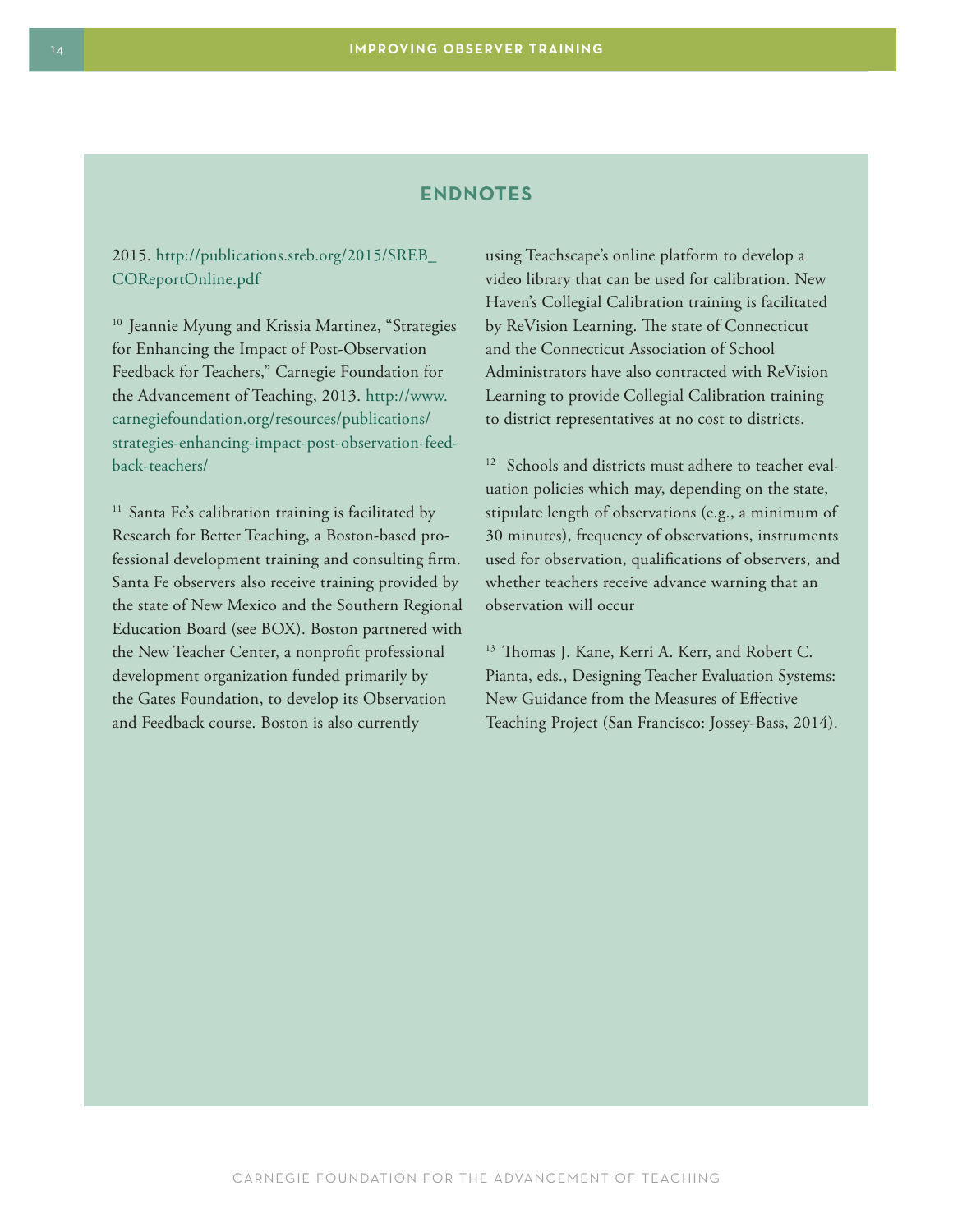### **INTERVIEWS AND PERSONAL CORRESPONDENCE**

- j Almi Abeyta, Deputy Superintendent for Teaching and Learning, Santa Fe Public Schools
- j Tysza Gandha, Senior Research Associate, Educator Effectiveness, Southern Regional Education Board
- □ Yvonne Garcia, School Improvement Consultant, High Schools that Work, Southern Regional Education Board
- j Matthew Kraft, Assistant Professor of Education, Brown University
- □ Jess Madden-Fuoco, Director of Instruction, Rafael Hernández K-8 School, Coordinator of Observation and Feedback Courses, Boston Public Schools
- j Darcy Moody, REIL Project Director, Maricopa County Education Service Agency
- j Lori Renfro, Assistant Superintendent, Human Capital Management Systems, Maricopa County Education Service Agency
- j Angela Rubenstein, former Director of Human Capital Support Services, Boston Public Schools
- j Michele Sherban, Assistant Principal assigned to Educator Evaluation and Development
- j Stephanie Shultz, Director, Align TLF Training Platform, IMPACT, District of Columbia Public Schools
- j Deborah Williamson, Director, Educator Effectiveness and School Leader Bureau, New Mexico Public Education Department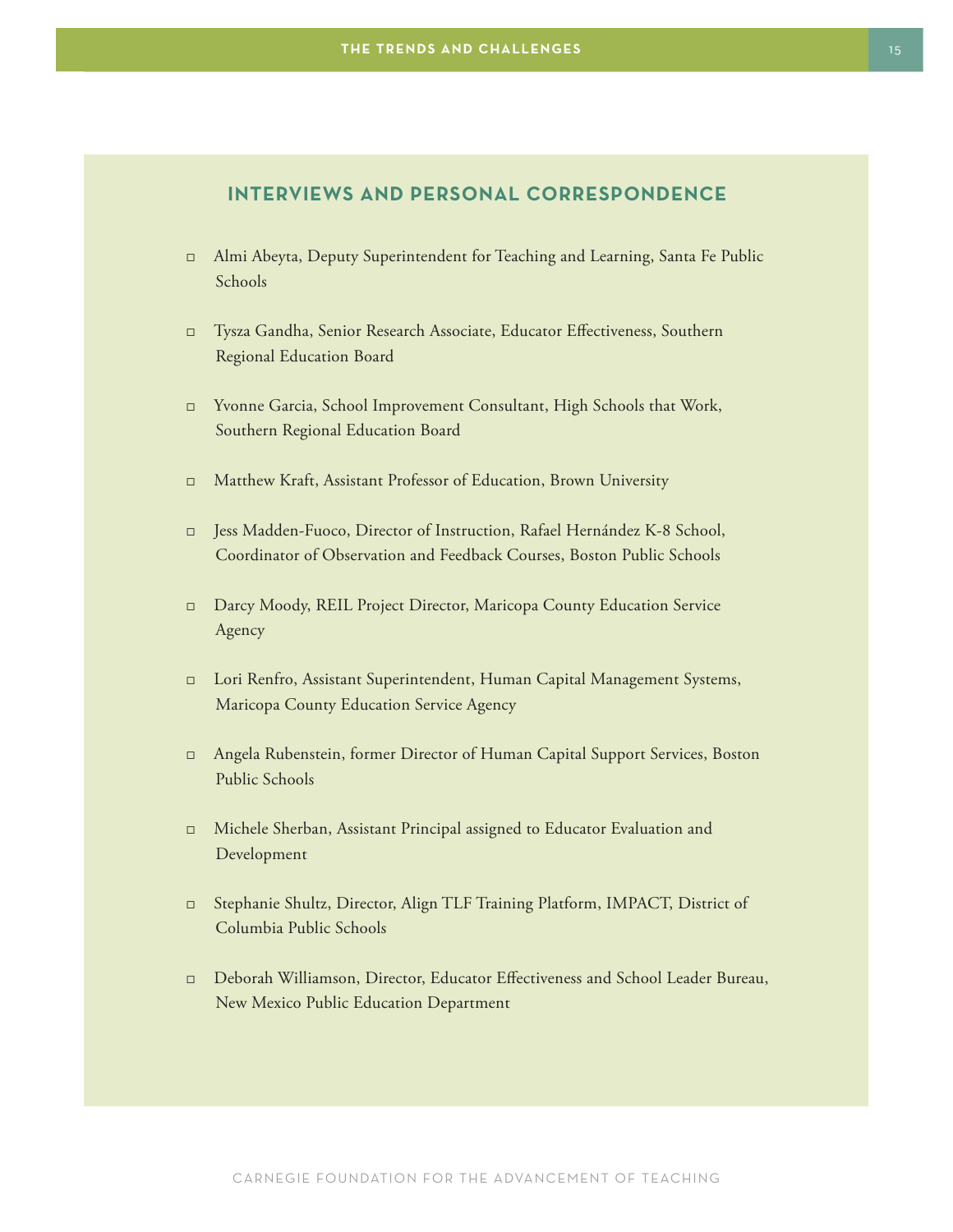### **SOURCES**

Bell, Courtney A., Drew H. Gitomer, Daniel F. McCaffrey, Bridget K. Hamre, Robert C. Pianta, and Yi Qi. 2012. "An Argument Approach to Observation Protocol Validity." *Educational Assessment* 17 (2-3): 62- 87.

Bell, Courtney A., Yi Qi, Andrew J. Croft, Dawn Leusner, Daniel F. McCaffrey, Drew H. Gitomer, and Robert C. Pianta. 2014. "Improving Observational Score Quality: Challenges in Observer Thinking." In *Designing Teacher Evaluation Systems: New Guidance from the Measures of Effective Teaching Project*, edited by Thomas J. Kane, Kerri A. Kerr, and Robert C. Pianta, 50-97. San Francisco: Jossey-Bass.

Cantrell, Steven and Thomas J. Kane. 2013. "Ensuring Fair and Reliable Measures of Effective Teaching: Culminating Findings from the MET Project's Three-Year Study." MET Project, Bill & Melinda Gates Foundation. [http://www.metproject.org/downloads/MET\\_Ensuring\\_Fair\\_and\\_Reliable\\_Measures\\_](http://www.metproject.org/downloads/MET_Ensuring_Fair_and_Reliable_Measures_Practitioner_Brief.pdf) [Practitioner\\_Brief.pdf](http://www.metproject.org/downloads/MET_Ensuring_Fair_and_Reliable_Measures_Practitioner_Brief.pdf)

Casabianca, Jodi M., Daniel F. McCaffrey, Drew H. Gitomer, Courtney A. Bell, Bridget K. Hamre, and Robert C. Pianta, R. 2013. "Effect of Observation Mode on Measures of Secondary Mathematics Teaching." *Educational and Psychological Measurement* 73(5): 757-783.

Cash, Anne H., Bridget K. Hamre, Robert C. Pianta, and Sonya S. Myers. 2012. "Rater calibration when observational assessment occurs at large scale: Degree of calibration and characteristics of raters associated with calibration." *Early Childhood Research Quarterly* 27 (3): 529-42.

Chikoore, Heather. 2012. "Making Teacher Evaluation Matter: District Strategies for Selecting and Training Evaluators." Colorado Legacy Foundation. [http://www.coloradoedinitiative.org/wp-content/up](http://www.coloradoedinitiative.org/wp-content/uploads/2014/04/MakingTeacherEvaluations_FINAL.pdf)[loads/2014/04/MakingTeacherEvaluations\\_FINAL.pdf](http://www.coloradoedinitiative.org/wp-content/uploads/2014/04/MakingTeacherEvaluations_FINAL.pdf)

Danielson, Charlotte and Thomas L. McGreal. 2000. *Teacher Evaluation to Enhance Professional Practice*. Alexandria: Association for Supervision and Curriculum Development.

Donaldson, Morgaen L., Casey D. Cobb, Kimberly LeChasseur, Rachael Gabriel, Richard Gonzales, Sarah Woulfin, and Aliza Makuch. 2014. "An Evaluation of the Pilot Implementation of Connecticut's System for Educator Evaluation and Development." UConn Center for Education Policy Analysis, Neag School of Education. [http://www.connecticutseed.org/wp-content/uploads/2014/01/Neag\\_Final\\_SEED\\_](http://www.connecticutseed.org/wp-content/uploads/2014/01/Neag_Final_SEED_Report_1-1-2014.pdf) [Report\\_1-1-2014.pdf](http://www.connecticutseed.org/wp-content/uploads/2014/01/Neag_Final_SEED_Report_1-1-2014.pdf)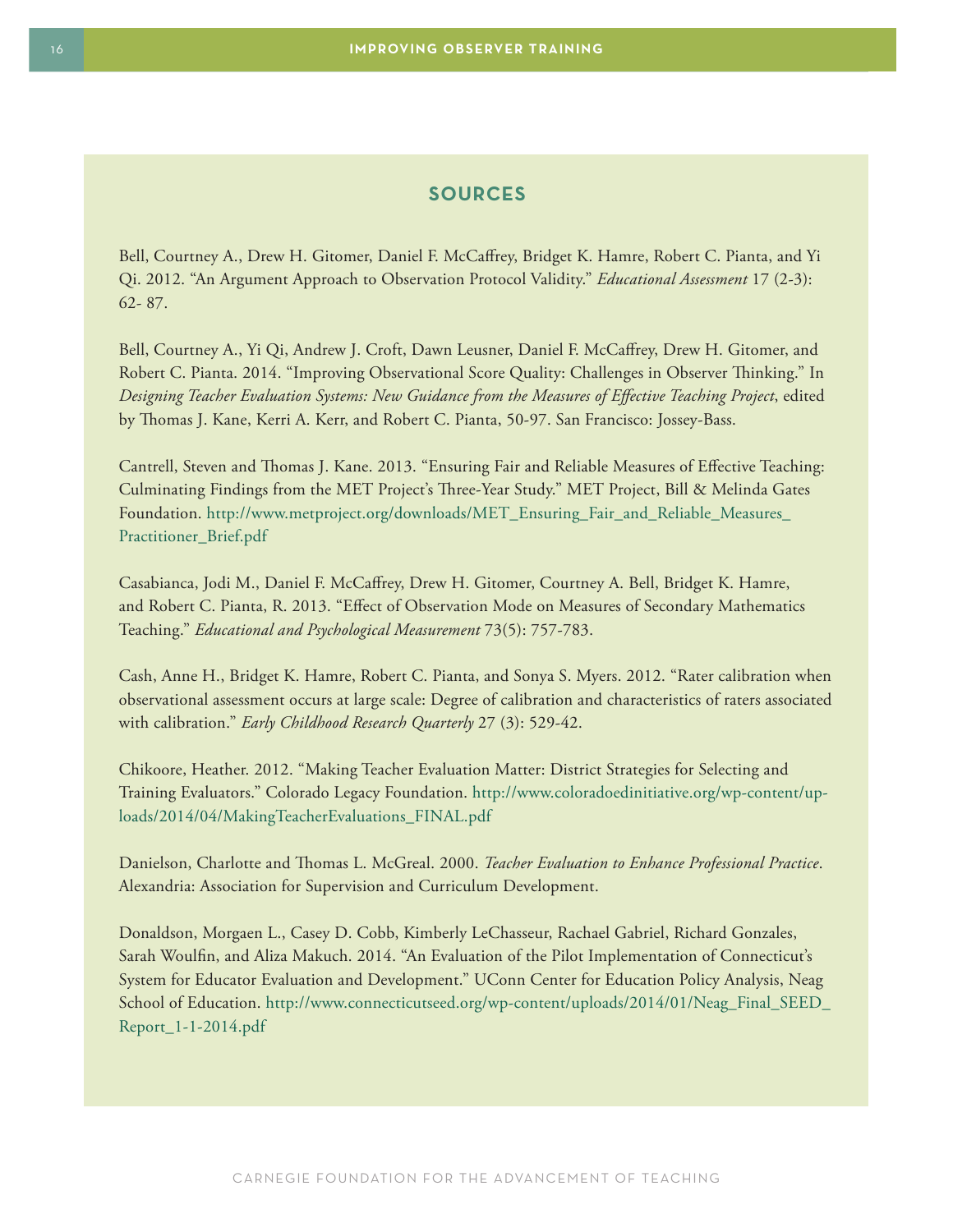### **SOURCES**

"Fixing Classroom Observations: How Common Core Will Change the Way We Look at Teaching." 2013. TNTP. [http://tntp.org/assets/documents/TNTP\\_FixingClassroomObservations\\_2013.pdf](http://tntp.org/assets/documents/TNTP_FixingClassroomObservations_2013.pdf)

Fry, Roger and Rob Ramsdell. 2011. "Supporting Rater Accuracy and Consistency in Classroom Observations." Webinar presentation by Cambridge Education at the National Center for Teacher Effectiveness.<http://cepr.harvard.edu/webinar-supporting-rater-accuracy>

Gandha, Tysza and Andy Baxter. 2015. "Toward Trustworthy and Transformative Classroom Observations: Progress, challenges and lessons in SREB states." *Southern Regional Education Board*. [http://](http://publications.sreb.org/2015/SREB_COReportOnline.pdf) [publications.sreb.org/2015/SREB\\_COReportOnline.pdf](http://publications.sreb.org/2015/SREB_COReportOnline.pdf)

Harris, Douglas N. 2013. "How might we use multiple measures for teacher accountability?" Carnegie Foundation for the Advancement of Teaching. [http://www.carnegieknowledgenetwork.org/wp-content/](http://www.carnegieknowledgenetwork.org/wp-content/uploads/2013/11/CKN_2013_10_Harris.pdf) [uploads/2013/11/CKN\\_2013\\_10\\_Harris.pdf](http://www.carnegieknowledgenetwork.org/wp-content/uploads/2013/11/CKN_2013_10_Harris.pdf)

Hill, Heather C., Charalambos Y. Charalambous, and Matthew A. Kraft. 2012. "When Rater Reliability Is Not Enough: Teacher Observation Systems and a Case for the Generalizability Study." *Educational Researcher* 41 (2): 56-64.

Ho, Andrew D. and Thomas J. Kane. 2013. "The Reliability of Classroom Observations by School Personnel." MET Project, Bill & Melinda Gates Foundation. [http://www.metproject.org/downloads/](http://www.metproject.org/downloads/MET_Reliability_of_Classroom_Observations_Research_Paper.pdf) [MET\\_Reliability\\_of\\_Classroom\\_Observations\\_Research\\_Paper.pdf](http://www.metproject.org/downloads/MET_Reliability_of_Classroom_Observations_Research_Paper.pdf)

Joe, Jilliam, Jaymie Kosa, Jessica Tierney, and Cynthia Tocci. 2014. "Observer Calibration: A Tool for Maintaining Accurate and Reliable Classroom Observations." ETS and Teachscape. [https://www.teachs](https://www.teachscape.com/resources/teacher-effectiveness-research/2012/02/observer-calibration.html)[cape.com/resources/teacher-effectiveness-research/2012/02/observer-calibration.html](https://www.teachscape.com/resources/teacher-effectiveness-research/2012/02/observer-calibration.html)

Joe, Jilliam N., Cynthia M. Tocci, Steven L. Holtzman, and Jean C. Williams. 2013. "Foundations of Observation: Considerations for Developing an Observation System That Helps Districts Achieve Consistent and Accurate Scores." ETS and MET Project, Bill & Melinda Gates Foundation. [http://www.](http://www.metproject.org/downloads/MET-ETS_Foundations_of_Observation.pdf) [metproject.org/downloads/MET-ETS\\_Foundations\\_of\\_Observation.pdf](http://www.metproject.org/downloads/MET-ETS_Foundations_of_Observation.pdf)

Kane, Thomas J., Kerri A. Kerr, and Robert C. Pianta, eds. 2014. *Designing Teacher Evaluation Systems: New Guidance from the Measures of Effective Teaching Project*. San Francisco: Jossey-Bass.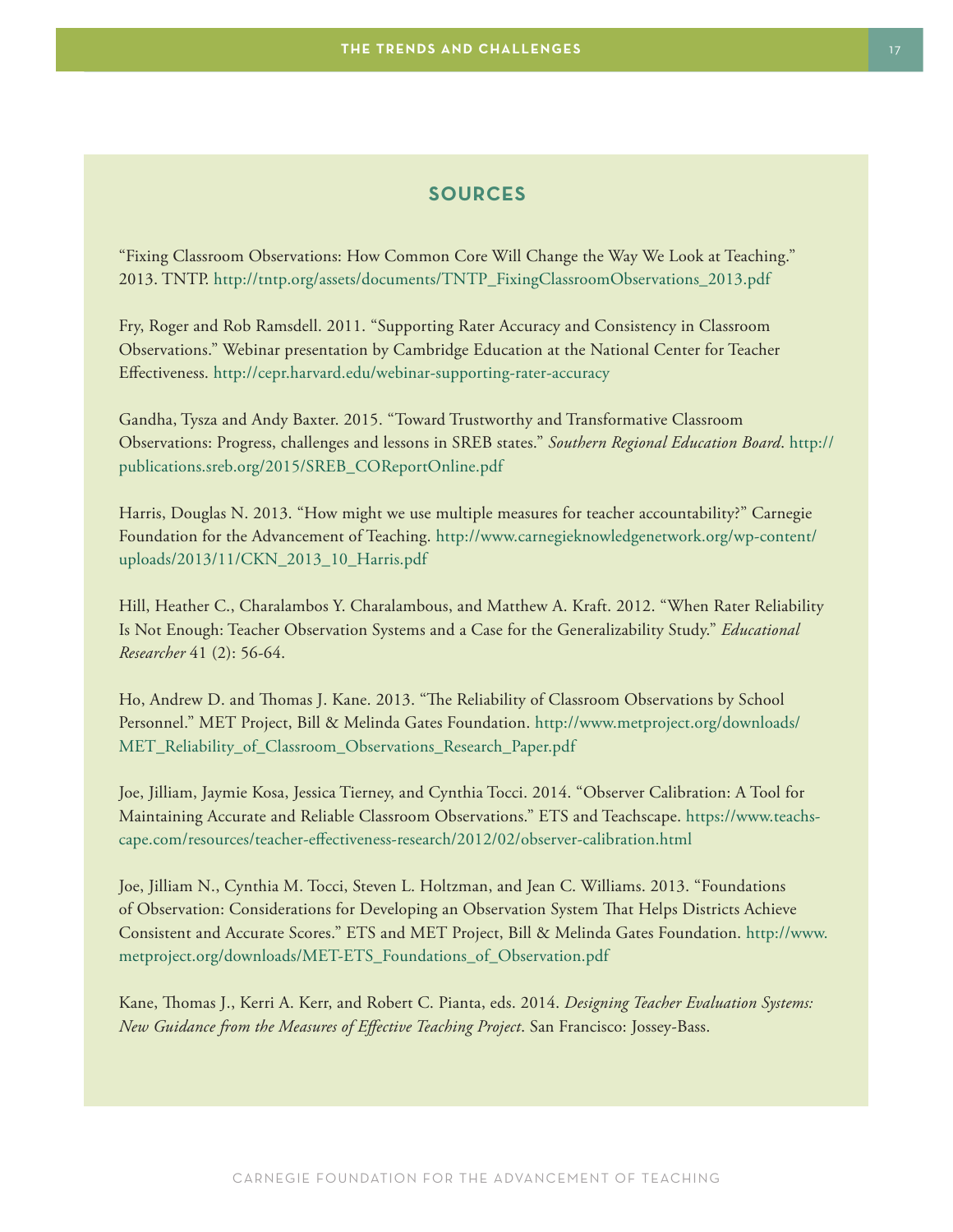### **SOURCES**

Leahy, Christopher. 2012. "Teacher Evaluator Training: Ensuring Quality Classroom Observers." Education Commission of the States.<http://www.ecs.org/clearinghouse/01/01/14/10114.pdf>

McClellan, Catherine, Mark Atkinson, and Charlotte Danielson. 2012. "Teacher Evaluator Training & Certification: Lessons Learned from the Measures of Effective Teaching Project." Teachscape. [https://](https://www.teachscape.com/resources/teacher-effectiveness-research/2012/02/teacher-evaluator-training-and-certification.html) [www.teachscape.com/resources/teacher-effectiveness-research/2012/02/teacher-evaluator-training-and](https://www.teachscape.com/resources/teacher-effectiveness-research/2012/02/teacher-evaluator-training-and-certification.html)[certification.html](https://www.teachscape.com/resources/teacher-effectiveness-research/2012/02/teacher-evaluator-training-and-certification.html)

Myung, Jeannie and Krissia Martinez. 2013. "Strategies for Enhancing the Impact of Post-Observation Feedback for Teachers." Carnegie Foundation for the Advancement of Teaching. [http://www.carnegief](http://www.carnegiefoundation.org/resources/publications/strategies-enhancing-impact-post-observation-feedback-teachers/)[oundation.org/resources/publications/strategies-enhancing-impact-post-observation-feedback-teachers/](http://www.carnegiefoundation.org/resources/publications/strategies-enhancing-impact-post-observation-feedback-teachers/)

Park, Yoon Soo, Jing Chen, and Steven L. Holtzman. 2014. "Evaluating Efforts to Minimize Rater Bias in Scoring Classroom Observations." In *Designing Teacher Evaluation Systems: New Guidance from the Measures of Effective Teaching Project*, edited by Thomas J. Kane, Kerri A. Kerr, and Robert C. Pianta, 383- 414. San Francisco: Jossey-Bass.

"Support for Growth: How States Can Improve the Quality of Post-Observation Feedback." 2015. Reform Support Network, sponsored by the U.S. Department of Education. [http://www2.ed.gov/about/](http://www2.ed.gov/about/inits/ed/implementation-support-unit/tech-assist/supportforgrowth.pdf) [inits/ed/implementation-support-unit/tech-assist/supportforgrowth.pdf](http://www2.ed.gov/about/inits/ed/implementation-support-unit/tech-assist/supportforgrowth.pdf)

Whitehurst, Grover J., Matthew M. Chingos, and Katharine M. Lindquist. 2014. "Evaluating Teachers with Classroom Observations: Lessons Learned in Four Districts." Brown Center on Education Policy at Brookings. [http://www.brookings.edu/~/media/research/files/reports/2014/05/13-teacher-evaluation/](http://www.brookings.edu/~/media/research/files/reports/2014/05/13-teacher-evaluation/evaluating-teachers-with-classroom-observations.pdf) [evaluating-teachers-with-classroom-observations.pdf](http://www.brookings.edu/~/media/research/files/reports/2014/05/13-teacher-evaluation/evaluating-teachers-with-classroom-observations.pdf)